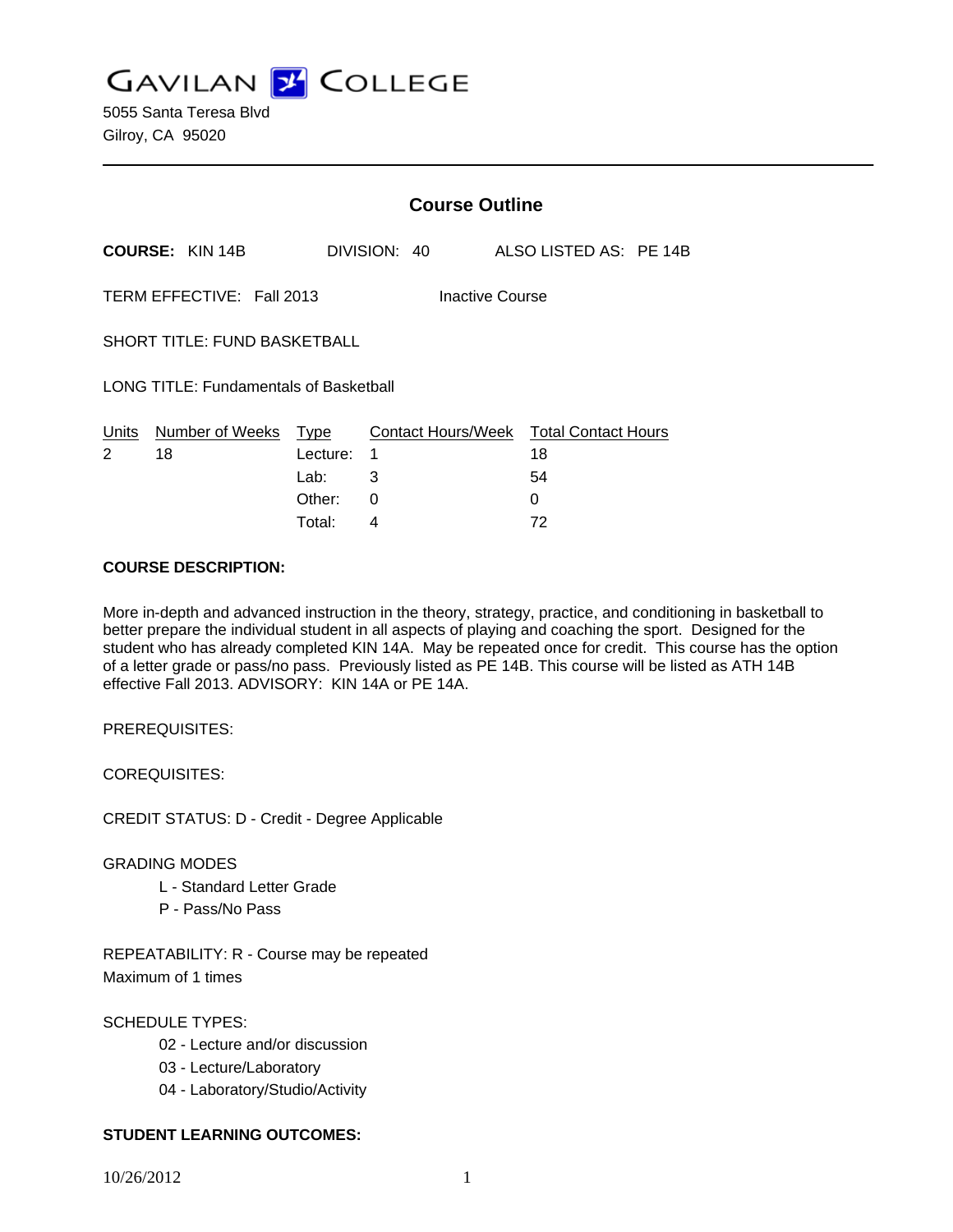1. The student will demonstrate the basic fundamentals of guard, forward and post play.

ILO: 7, 2, 4, 1

Measure: performance, role playing

2. The student will explain the key concepts in attacking complex zone defenses.

ILO: 1, 2, 7, 4

Measure: exam, report

3. The student will describe the various types of full court press defenses and the methods used for breaking them.

ILO: 1, 7, 2, 4

Measure: demonstration, exam, report

## **CONTENT, STUDENT PERFORMANCE OBJECTIVES, OUT-OF-CLASS ASSIGNMENTS**

Inactive Course: 09/24/2012

4 Hours

Introduction and review of course syllabus and grading procedures. Equipment needs and introduction of additional stretching and conditioning methods for participating in competitive basketball games will be discussed. Students who repeat the course will be provided with opportunities to lead and demonstrate.

HW: As an out of class assignment, students will develop a list of stretching and conditioning exercises with a list of specific muscle groups that will be utilized.

SPO: Students will demonstrate the stretching and conditioning activities specific to basketball.

## 16 Hours

Advanced offensive guard play, including detailed instruction and drill work for improving dribbling, passing, shooting, rebounding, cutting, and faking. Advanced offensive skill development for forwards and posts. Creating a lead against defensive pressure, advanced one on one moves from the wing, low post, and high post areas, advanced rebounding techniques, and additional shooting drills to improve one's skill will be presented through lecture, discussion, video, and guided practice. Students who repeat this class will become more proficient in these skills through supervised repetition of the drills.

HW: Students will design a series of multi-purpose drills which will incorporate the use and development of these advanced skills and share them with the class. They will produce a tape that shows players executing advanced guard, wing and post moves.

SPO: Students will demonstrate and describe a variety of advanced offensive skills utilized by the guard, forward and post.

## 8 Hours

Team offensive styles of play will be introduced. The nuances involved in more complex offenses such as UCLA's high post, reverse action and shuffle offenses will be presented through lectures, demonstrations, videos and guided practice.

HW: Students will diagram each of the offenses showing the pattern and movement of individual players and be ready to describe their work in class.

SPO: Students will demonstrate the skills and movements required to execute these offenses from the guard, forward and center positions.

16 Hours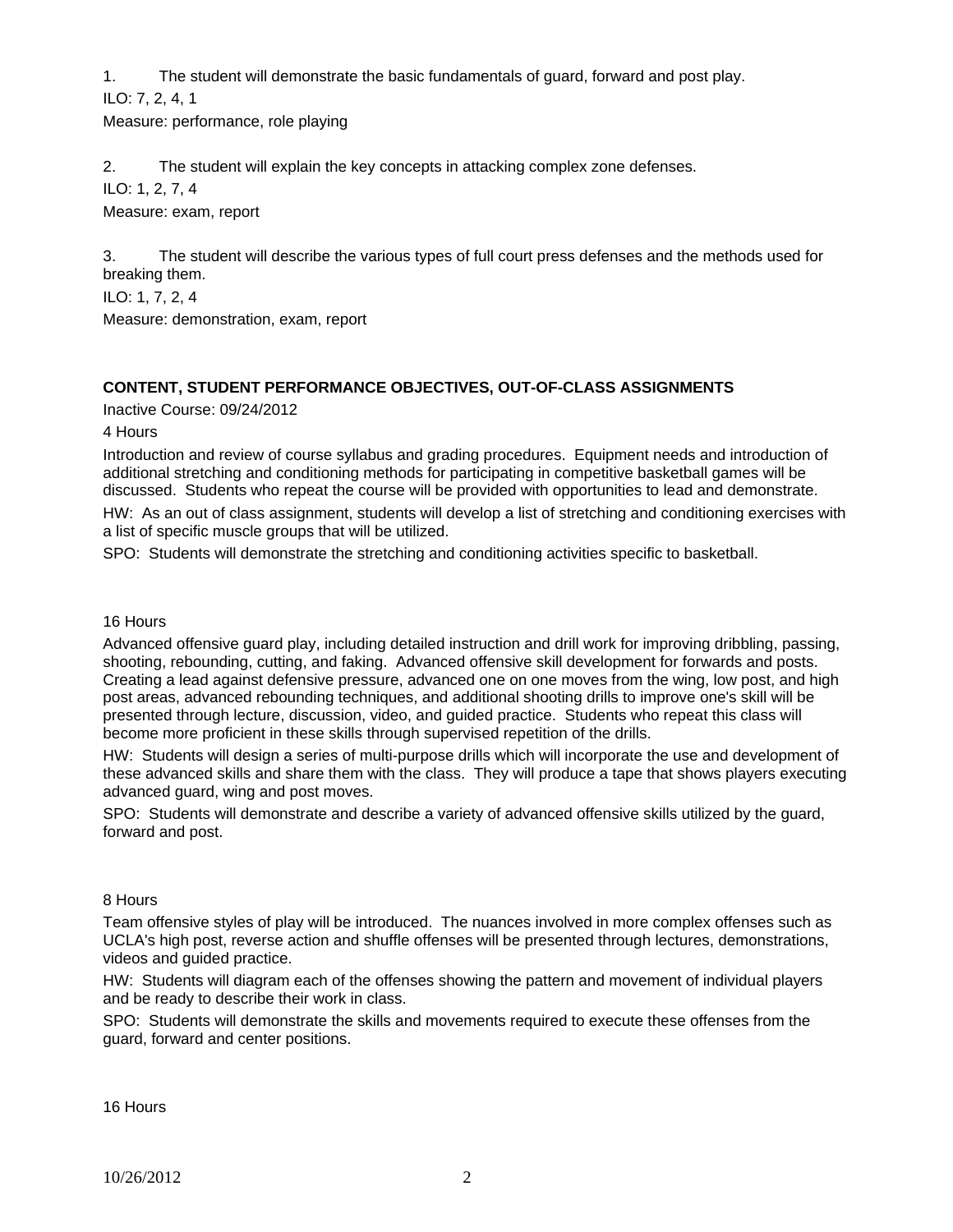Instruction and practice in advanced individual defensive fundamentals. Lessons will include a review of the proper stance and footwork as well as the incorporation of advanced multi-purpose drills such as the "Big Six" which includes contesting the lead, opening to the ball, fronting the low post, closing out, playing one on one, and blocking out. Review of philosophies, techniques and skills necessary for playing team defense. Introduction and work utilizing 3 on 3 and 4 on 4 shell drills. Students who repeat this course will have the opportunity to work against more complex offenses.

HW: Students will watch a game and chart how many times the skills involved in the six point drill come into play for each individual player. They will also draw the positioning of players as the ball is passed around the perimeter in the 4 on 4 shell drill.

SPO: Each member of the class will demonstrate the proper defensive skills during the six point drill. They will also demonstrate their skills in practice and game situations.

#### 16 Hours

Advanced individual skills for attacking zone defenses will be presented. Review of essential skills in addition to learning to screen the defense, utilizing the screen and dribble penetration to beat the zone. Zone offenses and zone defenses will be covered. Students will employ and attack more difficult zone defenses such as the extended 2-3 and 1-2-2 zones, the 1-3-1, and the 1/2 court trapping zones. Students who repeat the class will become more proficient in attacking any zone defense. They will more readily recognize these various zone defenses and employ the necessary maneuvers to be successful against them.

HW: As an out of class assignment students will watch two games of a team attacking zones and record as many fundamental zone attack skills as they see. These will be shared with the class. They will also identify the defensive zones and the offenses used to attack them.

SPO: Students will discuss and demonstrate the zone offenses and zone defenses presented in class. They will execute their skills in practice and game situations.

#### 8 Hours

Presentation on advanced fastbreak basketball, full court pressure defenses and press breaks such as UCLA's, Cincinnati's and the 11-person break drills. Instruction in full court man and full court zone presses and the press breaks to beat them. Lecture, discussion, video and drills will be utilized. Students who repeat the class will become more proficient in these skills through supervised practice.

HW: Students will devise a new full court press and offensive scheme to attack it and explain and demonstrate their ideas during class.

SPO: Students will explain different fastbreak drills, identify various full court presses and explain the offensive sets to break them. They will also demonstrate these skills in game-like situations.

2 Hours Final Examination

## **METHODS OF INSTRUCTION:**

Lecture, demonstration, guided practice, video-analysis and interpretation, group discussions.

### **METHODS OF EVALUATION:**

The types of writing assignments required: Written homework The problem-solving assignments required: None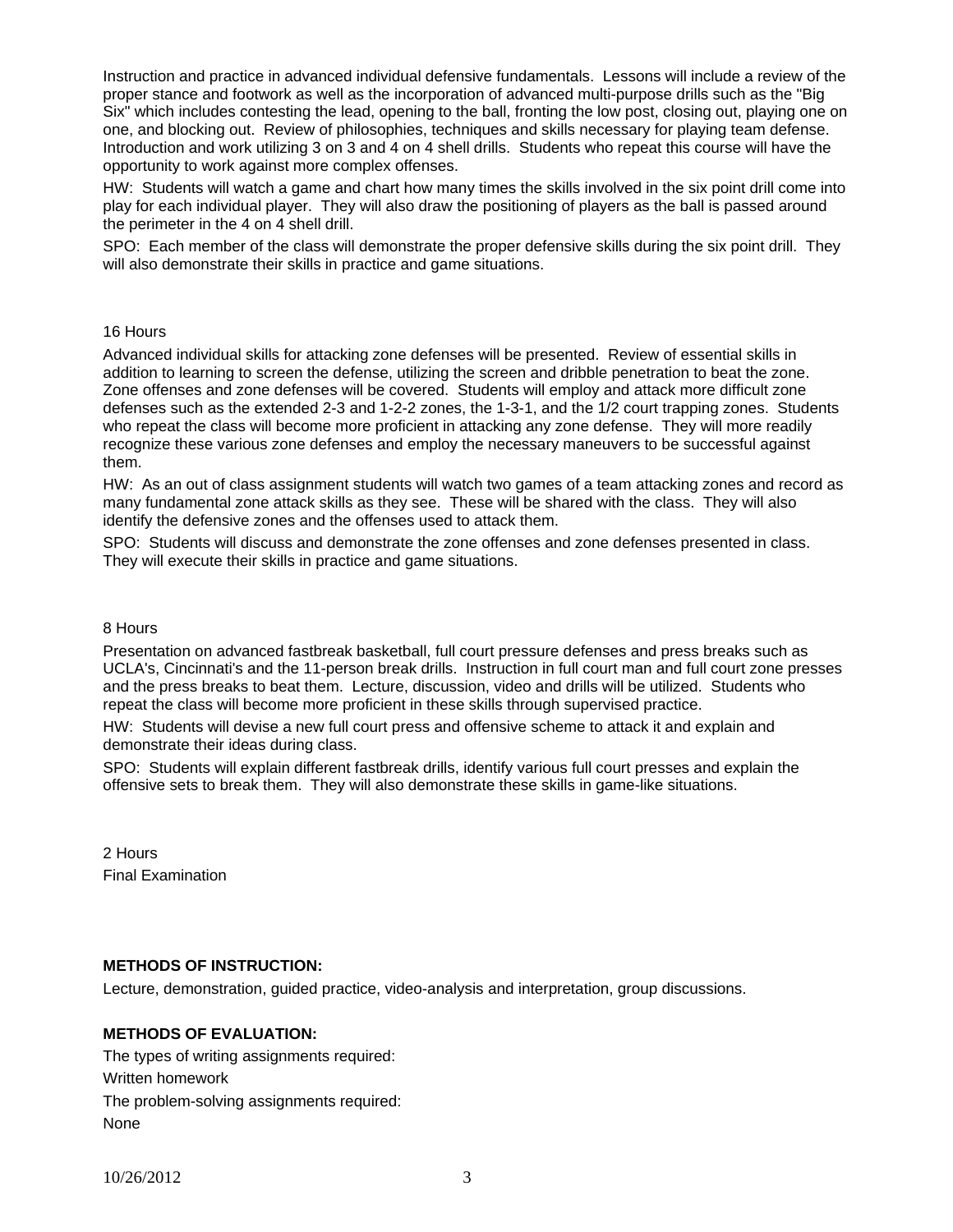The types of skill demonstrations required: Performance exams The types of objective examinations used in the course: Multiple choice True/false Matching items Completion Other category: Other: Requires student participation The basis for assigning students grades in the course: Writing assignments: 15% - 20% Problem-solving demonstrations: 0% - 0% Skill demonstrations: 30% - 50% Objective examinations: 15% - 20% Other methods of evaluation: 20% - 40% JUSTIFICATION:

The department is requesting a name change, from the Physical Education and Athletics Department to the Department of Kinesiology and Athletics. The reasons for this action include:

1) A desire to follow suit with the 4-year colleges and universities.

2) A trend in the field. Community colleges are moving in this direction with Cabrillo College already taking this action. Others such

as Sacramento City College, Mission College, and Diablo Valley College are also in the process of changing their name as well. Gavilan College can be a leader in this trend.

3) This more closely describes what our profession is about.

"Kinesiology is the academic discipline concerned with the art and science of human movement."

4) The state academic senate has proposed that Kinesiology and Exercise Science majors be added to the Disciplines List so they have recognized the move in this direction.

5) Over recent years, there have been discussions within the State regarding the need to streamline Physical Education as a discipline. This would help with the negative connotation that is often identified with this discipline. Gavilan College has worked hard to modify our programs to meet State requirements for our major. The name change would be another step in the right direction.

## **REPRESENTATIVE TEXTBOOKS:**

## **ARTICULATION and CERTIFICATE INFORMATION**

 Associate Degree: GAV E1, effective 201170 CSU GE: CSU E1, effective 201170 IGETC: CSU TRANSFER: Transferable CSU, effective 201170